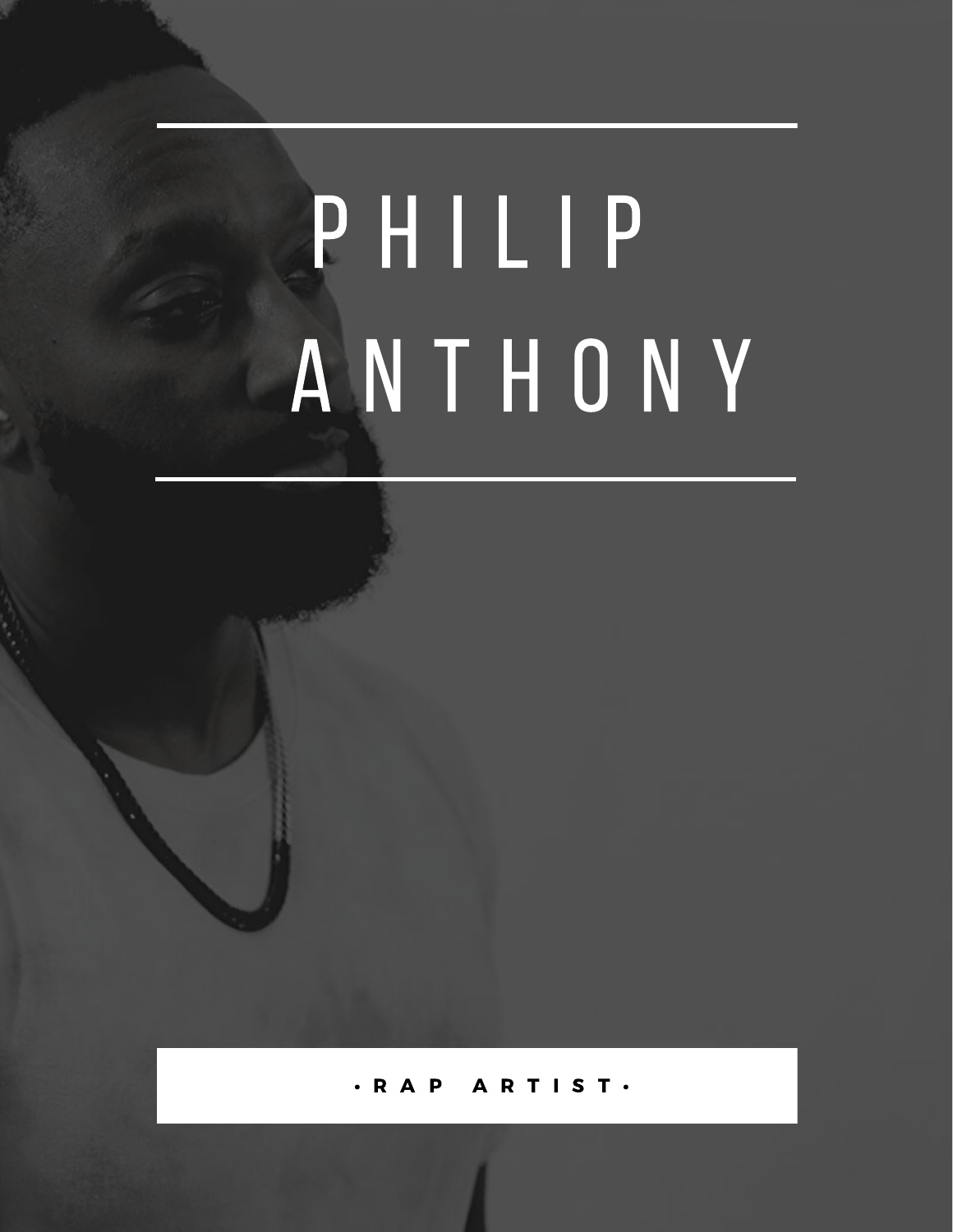## M U S I C W I T H A P U R P O S E

#### A B O U T M E

From defying all odds, free styling to popular song instrumentals to becoming a fast rising rap sensation in the music industry. The breath taking Philip Anthony has won the hearts of many fans and music lovers across the world and he is set to become a household name for the effortless delivery of amazing fiery rap flows and lyrics that constantly melt the hearts of his listeners worldwide.

The hip hop sensation is well known for his drop dead performances and amazing renditions that grabs attention in moments the audience cannot comprehend, giving them a special euphoric feeling that keeps them asking for more. Complimenting with his quality music and dynamic stage performance, his sonorous voice perfectly blended with flexibility and quick transition of incredible styles leaves you stunned every time he grabs the microphone to perform.

Traversing from Ohio to Texas, his intentions are very simple which is to see people enlightened and inspired by his music. With a very catchy motto, "Honor God, Love People, Make Music", Philip's Gap Music brand is set to fill the space that other notable hip hop acts are yet to undertake. While grateful for the impact that he has made so far, Philip is even more inspired to reach new musical and professional heights as this is just the beginning of his journey. He believes that, "As a Christian living in such a diverse culture, there should be times when to talk about Christianity, and times to talk from Christianity." Philip now motivates young people from across the world to feel comfortable pursuing their dreams and striving to become the best version of themselves.

Philip began his career by joining a local rap group called "Lo Profile" which consisted of 5 other artists, some who would later work with Grammy-nominated artists and producers. His first fulllength studio album "Momentum", was released in 2012. This release was monumental as it solidified him as artist beyond his local community and gained him notoriety amongst the music industry. Ever since, he has grown in leaps and bounds. Philip has been featured on numerous radio and television programs and has performed in many states as well as internationally. As a multifaceted individual, He has mentored troubled youth and has partnered with many nonprofit organizations to serve those less fortunate in his community with food, clothes, toys, music, and inspiring words.

With sounds comparable to the likes of Lupe Fiasco, Kendrick Lamar, Lecrae, and Swoope. Philip's ability to deliver seamless rap performances has been continually far beyond reproach and you will always want to see him perform again and again. Philip is well known for putting passion in his craft and it's clearly shown through his music. It has earned him the opportunity to share the stage with Christian Hip Hop greats such as Yaves, D-Maub, K-Drama, and KJ52 just to name a few.

#### C O N T A C T

INFO@PHILANTHONYOFFICIAL.COM

INSTAGRAM: PHILIPANTHONYOFFICIAL